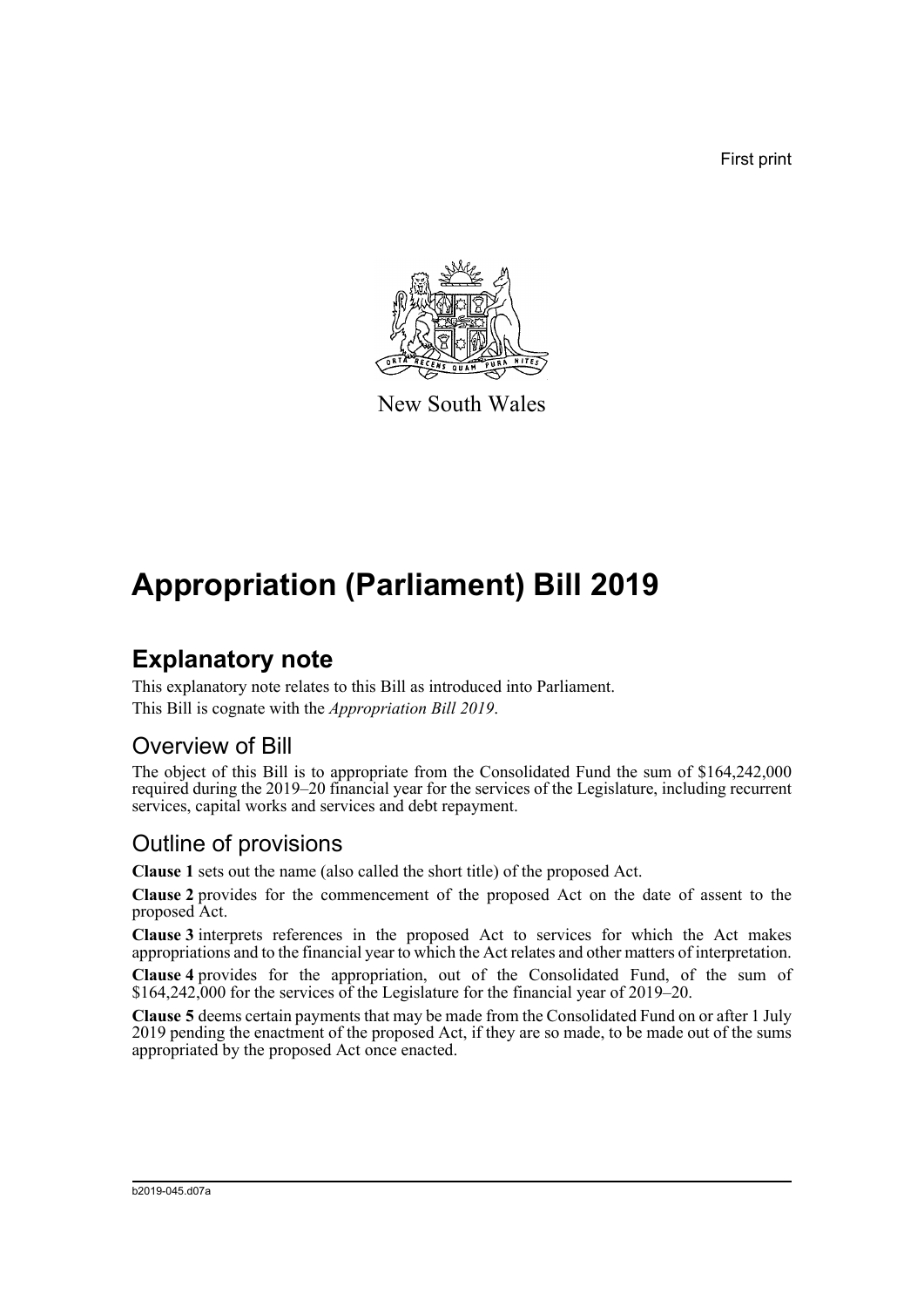First print



New South Wales

# **Appropriation (Parliament) Bill 2019**

### **Contents**

|   |                                               | Page |
|---|-----------------------------------------------|------|
|   | Name of Act                                   |      |
|   | Commencement                                  |      |
| 3 | Interpretation                                | ◠    |
| 4 | Appropriation for services of Legislature     |      |
| 5 | Payments authorised on lapse of appropriation |      |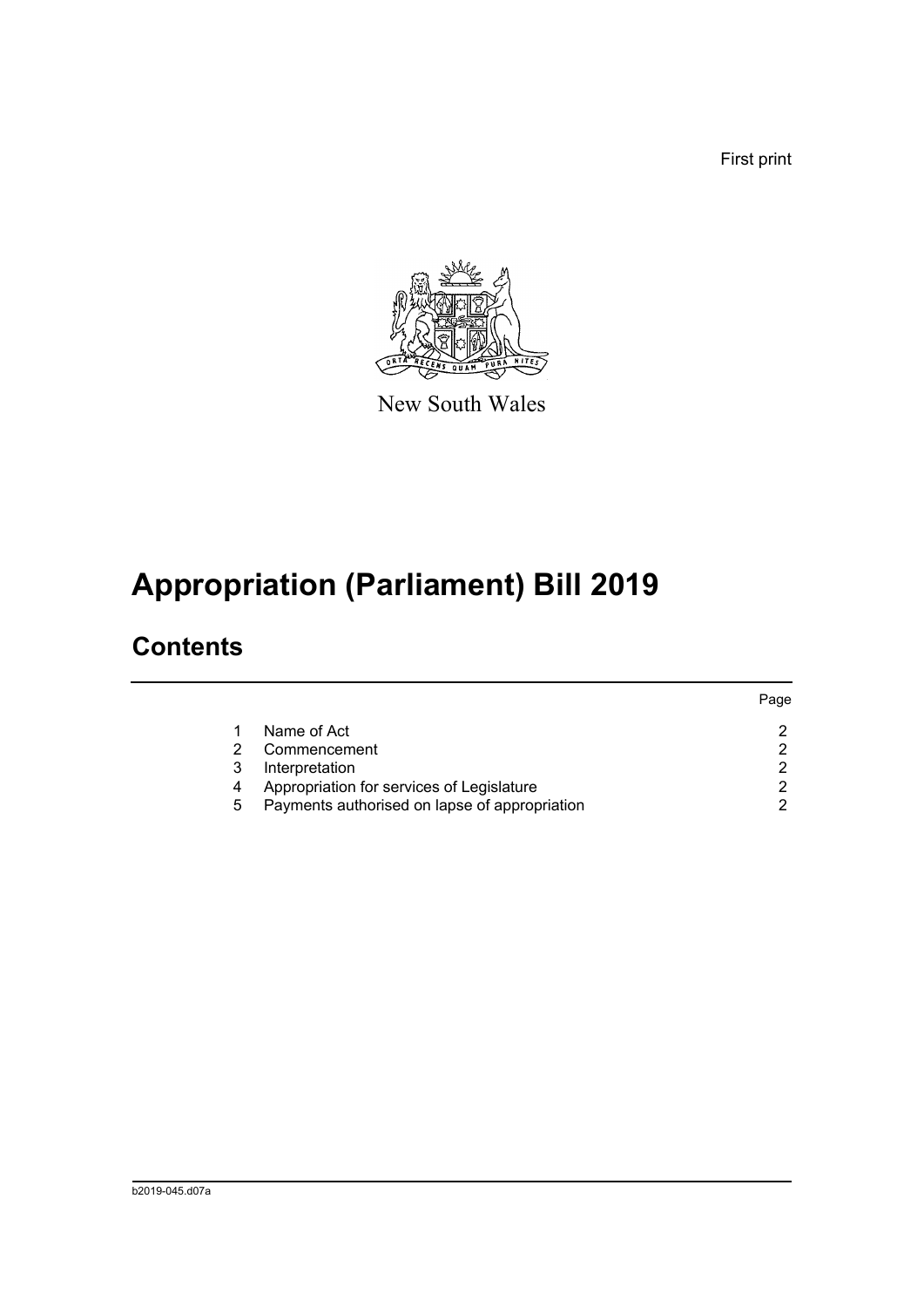

New South Wales

# **Appropriation (Parliament) Bill 2019**

No , 2019

#### **A Bill for**

An Act to appropriate out of the Consolidated Fund a sum for the services of the Legislature for the year  $2019-20$ .